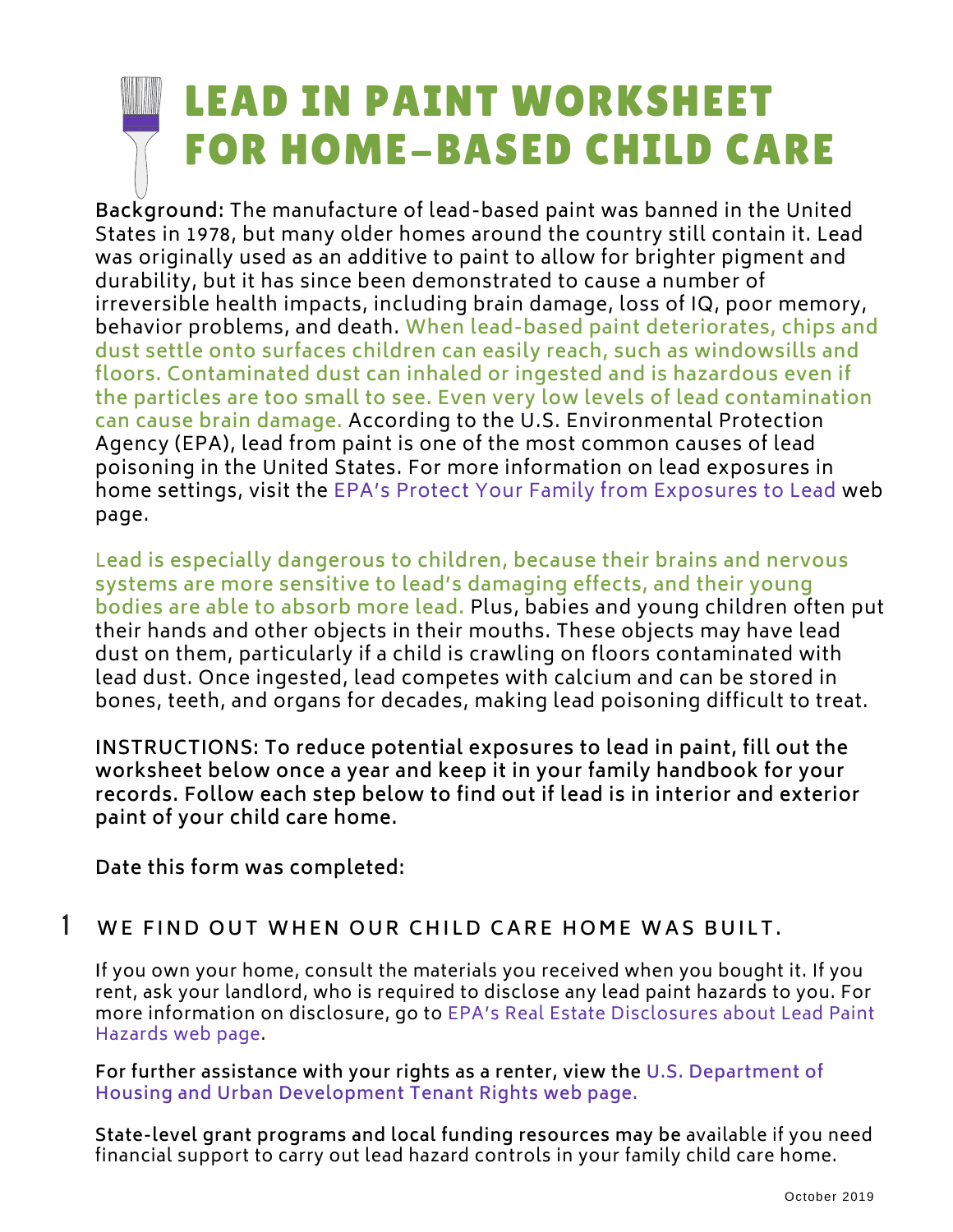**Check one of the boxes below to indicate action taken based on your home's year of [construction.](https://www.hud.gov/topics/rental_assistance/tenantrights)**



**This home was built after 1978; therefore, we do not expect our home's paint to contain lead. (No further action is needed regarding [lead-based](https://www.hud.gov/topics/rental_assistance/tenantrights) paint.)**

This home was built before 1978. [\(Proceed](https://www.hud.gov/topics/rental_assistance/tenantrights) to Step 2.)

#### 2 WE HAVE OUR HOME INSPECTED FOR LEAD-BASED PAINT.

**Instructions: If your home was built before 1978, take action by hiring a certified lead inspector or risk assessor. A lead-based paint inspection (national average cost is \$310) tells you whether your home has lead-based paint and where it is located. A risk assessment is more expensive (range \$800-\$2,000), but it tells you if your home currently has any lead hazards and also tells you actions to take to address those hazards. The risk assessor will sample dust near painted surfaces to see if it has lead levels above federal or state standards.**

**The EPA's Certified Inspection, Risk Assessment, and Abatement Locator tool can help you to identify a certified professional near you. Contact the nearest childhood lead poisoning prevention program (CLPPP) or local health agency for free or reduced-cost lead paint testing resources and any additional [state-specific](https://cfpub.epa.gov/flpp/pub/index.cfm?do=main.firmSearchAbatement) instructions.**

**CHECK ALL THE BOXES BELOW THAT APPLY. Keep records of all [inspection](https://www.epa.gov/lead/protect-your-family-lead-your-home) and testing activities.**

We had our child care home's paint [inspected](https://www.hud.gov/topics/rental_assistance/tenantrights) for lead. Name and contact [information](https://www.hud.gov/topics/rental_assistance/tenantrights) for inspector or risk assessor:

[Inspection](https://www.hud.gov/topics/rental_assistance/tenantrights) report is on file.

We disclosed the following [inspection](https://www.hud.gov/topics/rental_assistance/tenantrights) results to parents and staff (check all that apply):



Field tests of [paint](https://www.hud.gov/topics/rental_assistance/tenantrights)



Lab tests of paint [samples](https://www.hud.gov/topics/rental_assistance/tenantrights)



Lab tests of dust [samples](https://www.hud.gov/topics/rental_assistance/tenantrights)

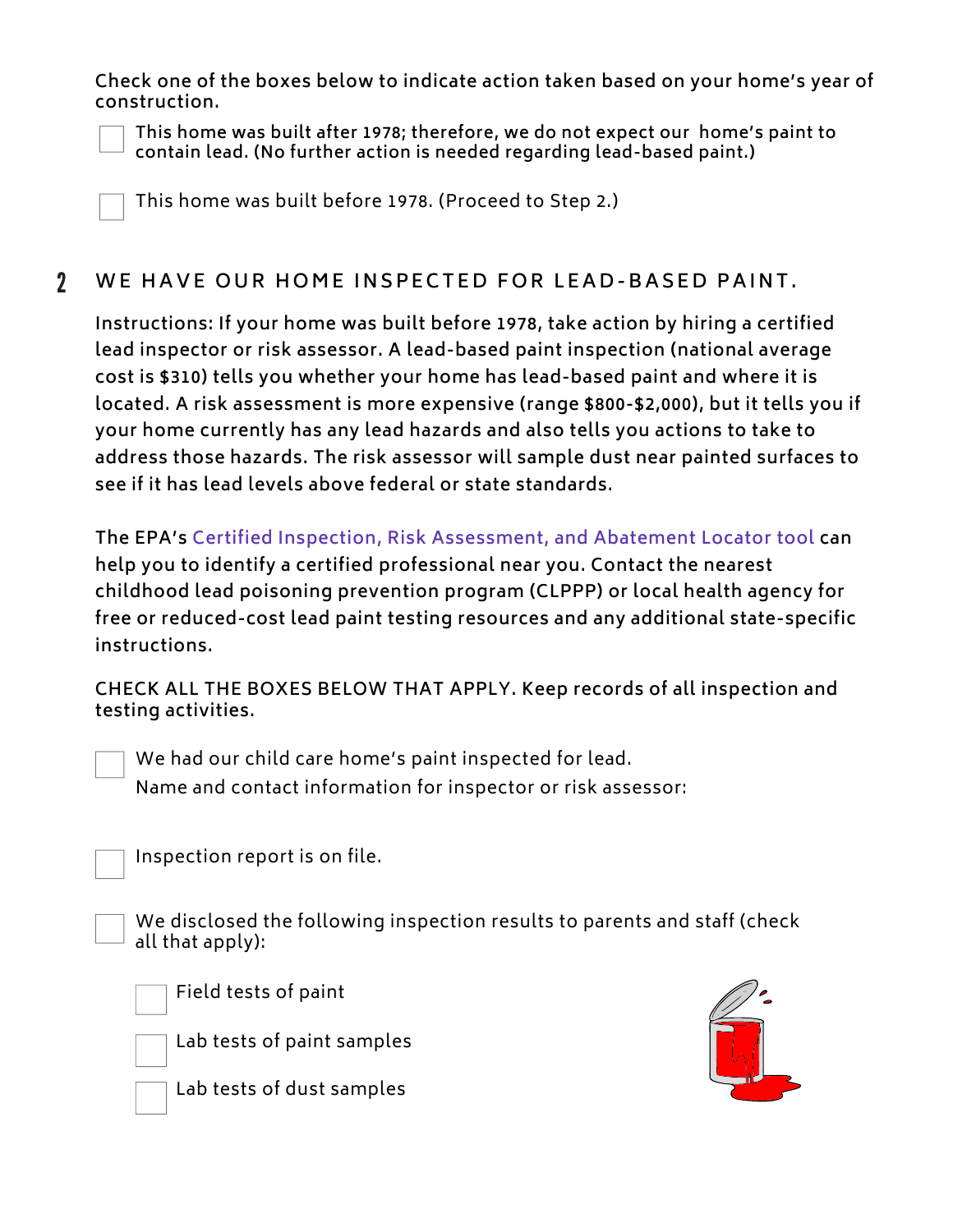The lead [inspection](https://www.hud.gov/topics/rental_assistance/tenantrights) (choose one of the two responses below):

Did not find [lead-based](https://www.hud.gov/topics/rental_assistance/tenantrights) paint in our child care home (No further action is needed regarding lead-based paint.)



Found [lead-based](https://www.hud.gov/topics/rental_assistance/tenantrights) paint on one or more surfaces of our child care home. (Proceed to Step 3).

#### THE LEAD INSPECTION INDICATES A POTENTIAL PROBLEM WITH LEAD-BASED PAINT THAT MUST BE ADDRESSED.  $R$  **C REATE** A LEAD REMEDIATION PLAN. 3

**Instructions: If lead is identified in either the interior or exterior paint of the family child care home, consult your state or local CLPPP, public health agency, and/or a certified risk assessment professional to write a ["remediation](https://www.hud.gov/topics/rental_assistance/tenantrights) plan" to reduce any identified hazards. This remediation plan may take one of two forms:**

- **Interim controls: These are measures such as dust removal, paint stabilization, and/or control of [friction/abrasion](https://www.hud.gov/topics/rental_assistance/tenantrights) points to ensure no one is exposed to lead-based paint hazards. Some intact lead-based paint may remain in your home but will not pose a hazard. These controls have been found to be effective, while less expensive than full abatement (see below).**
- **Full abatement:" These are measures that permanently remove lead-based paint and include component (e.g., windowsill) replacement, paint removal, enclosure, or encapsulation of lead-based paint. The EPA estimates that full-home lead paint abatement can cost up to \$10,000.**

**State-level grant programs and local funding resources may be available if you need financial support to have either interim controls or lead abatement done.**

## **CHECK ALL THE BOXES [BELOW](https://www.hud.gov/topics/rental_assistance/tenantrights) THAT APPLY:**

We consulted a [professional](https://www.hud.gov/topics/rental_assistance/tenantrights) to determine the best steps for lead hazard control work in our child care home.

Name of professional and contact information:

## **CHECK ONE OF THE TWO BOXES [BELOW:](https://www.hud.gov/topics/rental_assistance/tenantrights)**

The [professional](https://www.hud.gov/topics/rental_assistance/tenantrights) prepared an interim control plan to control lead hazards. This plan is on file.



The [professional](https://www.hud.gov/topics/rental_assistance/tenantrights) prepared an abatement plan to remove lead hazards.

We utilized the EPA's Certified Inspection, Risk [Assessment,](https://cfpub.epa.gov/flpp/pub/index.cfm?do=main.firmSearchAbatement) and Abatement Locator tool or contacted CLPPP to identify a certified lead abatement contractor near us.

We disclosed the need for lead hazard control work to parents and staff, and followed local health department precautions to close our family child care home during removal process. For reference, the Rhode Island [Department](http://health.ri.gov/publications/brochures/AreYouDisturbingLeadPaint.pdf) of Public Health has good example guidance for regarding keeping occupants safe during abatement.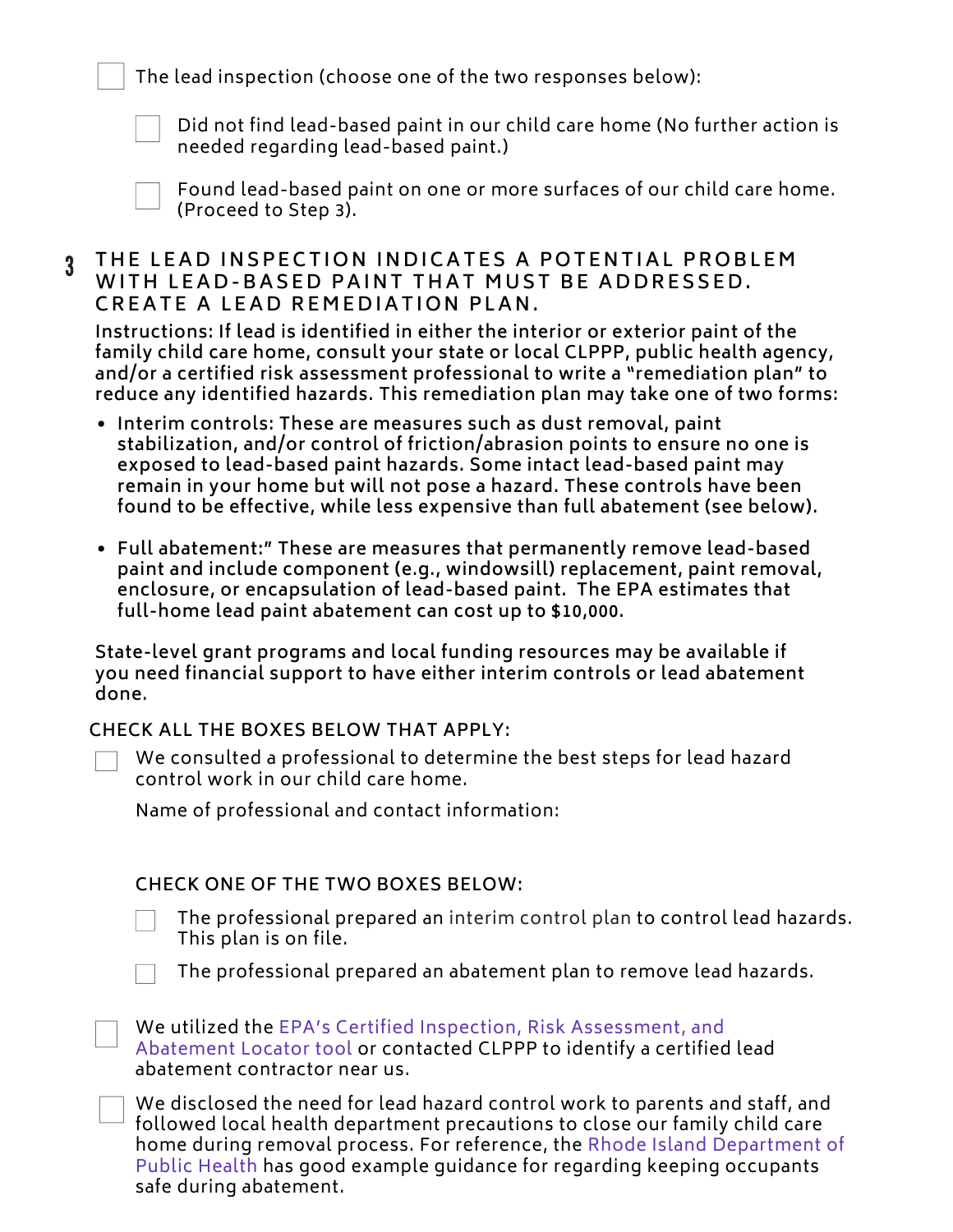| 4 A CERTIFIED LEAD ABATEMENT CONTRACTOR COMPLETED  |
|----------------------------------------------------|
| THE WORK TO CONTROL LEAD HAZARDS IN OUR CHILD CARE |
| HOME.                                              |

**CHECK ONE OF THE TWO BOXES [BELOW:](https://cfpub.epa.gov/flpp/pub/index.cfm?do=main.firmSearchAbatement)**

We performed the [recommended](https://www.mass.gov/service-details/learn-about-interim-control-of-lead-paint-hazards) interim controls, and received a Letter of Interim Control from our risk assessor, verifying we have taken appropriate measures to control our lead hazard, which is good for 1 year. This letter is on file.

Date of interim control letter:

Date of interim control renewal: (Proceed to Step 5.)

We performed the [recommended](https://cfpub.epa.gov/flpp/pub/index.cfm?do=main.firmSearchAbatement) lead abatement work and received a letter from our risk assessor, verifying that we have taken sufficient measures to remove our lead hazards permanently. (No further action is needed regarding lead-based paint.)

5 IF INTERIM CONTROLS WERE DONE, CONDUCT ANNUAL CHECKS.

**[Instructions:](https://cfpub.epa.gov/flpp/pub/index.cfm?do=main.firmSearchAbatement) To maintain interim controls, check all applicable boxes below to indicate the actions taken to ensure interim controls remain in place:**

Regular [inspection](https://cfpub.epa.gov/flpp/pub/index.cfm?do=main.firmSearchAbatement) to ensure paint remains intact.

Regular inspection to ensure there are no [friction/rubbing](https://cfpub.epa.gov/flpp/pub/index.cfm?do=main.firmSearchAbatement) in areas where lead-based paint was identified.

Inspecting and addressing roof and water leaks to reduce paint [deterioration](https://cfpub.epa.gov/flpp/pub/index.cfm?do=main.firmSearchAbatement) from moisture exposure.

Our home is [re-inspected](https://cfpub.epa.gov/flpp/pub/index.cfm?do=main.firmSearchAbatement) each year by a risk assessor to ensure our facility meets interim control standards.

Date of most recent inspection:

We use certified lead-safe contractors for any renovation or repair work that takes place in our center (called RRP [contractors\).](https://www.epa.gov/lead/renovation-repair-and-painting-program-contractors) RRP contractor information can be found at EPA's Renovation, Repair, and Painting Program website.

We connect with our state and local health departments to ensure we are keeping in compliance with any [region-specific](https://www.epa.gov/lead/renovation-repair-and-painting-program-contractors) or state/federal requirements around lead-based paint hazards and reducing childhood lead poisoning

We take steps to reduce humidity and moisture buildup by keeping our home [well-ventilated](https://www.epa.gov/lead/renovation-repair-and-painting-program-contractors) throughout the year, checking frequently for leaks and water spots, and using air conditioning indoors on hot and humid days.